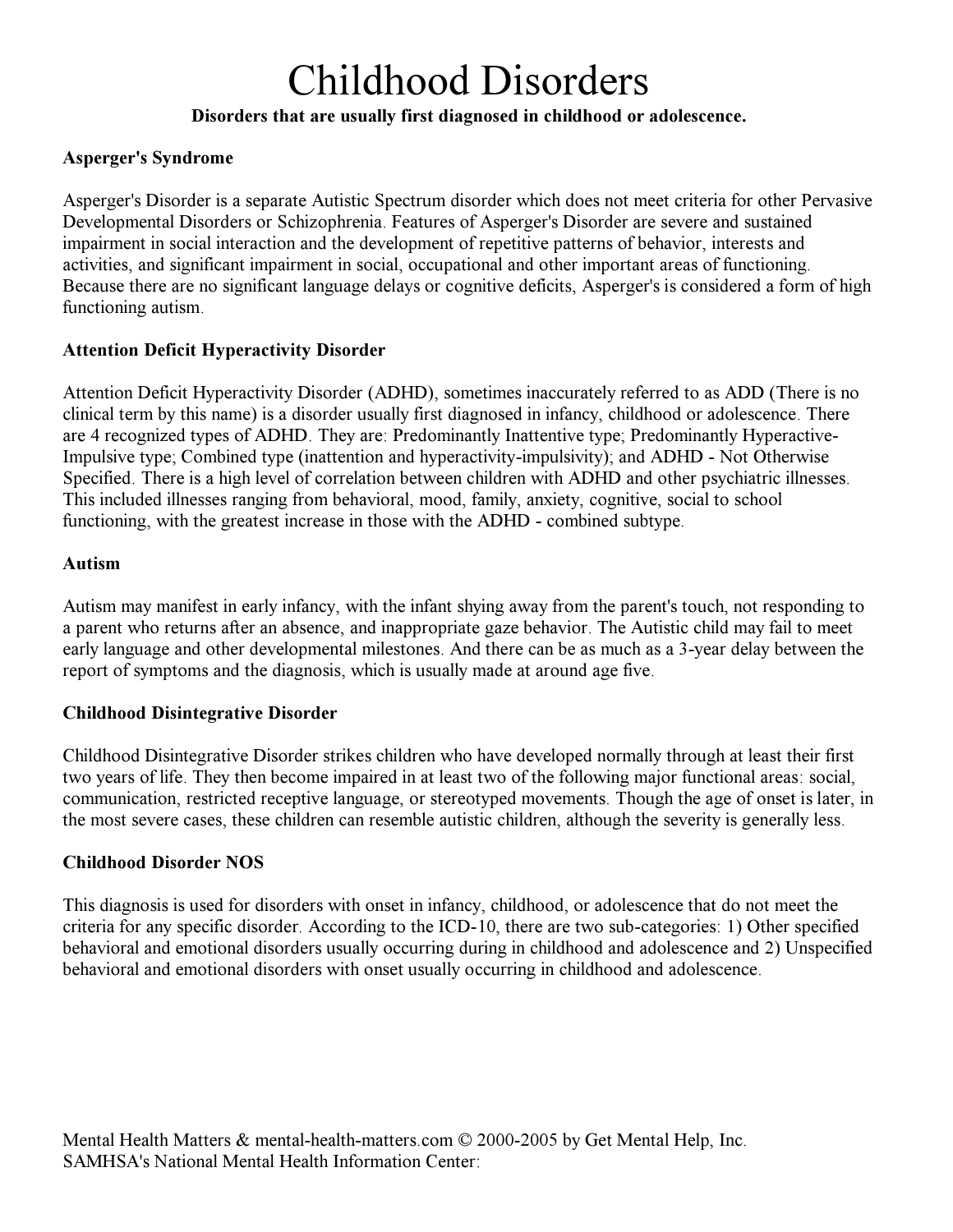## Disorders that are usually first diagnosed in childhood or adolescence.

## Childhood Eating Disorders

There are 3 feeding and eating disorders of infancy or early childhood. The first is **Pica**, in which the child persistently eats non-nutritive substances for at least one month. The behavior must be developmentally inappropriate, and not culturally sanctioned. It appears more frequently in young children than adults.

The second disorder is **rumination disorder**, in which the infant or child repeatedly regurgitates and rechews food, after a period of normal functioning. The symptoms must last for at least one month.

The last disorder is **feeding disorder of infancy or early childhood**, in which there is a feeding disturbance manifested by persistent failure to eat enough food and a significant failure to gain weight or weight loss.

### Conduct Disorder

Conduct Disorder is essentially a disorder where the person violates the social norms and rights of others. Those with this disorder are habitually in trouble, either with parents, teachers or peers. Despite presenting a tough image to those around them, they have a low self-esteem. Their frustration tolerance, irritability, temper outbursts and recklessness are hallmarks. Conduct Disorder may lead to adult antisocial personality disorder.

### Disruptive Behavior Disorder NOS

Disruptive Behavior Disorder NOS (not otherwise specified) is utilized when there are conduct or oppositional-defiant behaviors that do not meet the diagnostic criteria for either conduct disorder or oppositional defiant disorder, but in which there is notable impairment.

## Dyslexia

Dyslexia is a specific learning disability that is neurological in origin. It is characterized by difficulties with accurate and / or fluent word recognition and by poor spelling and decoding abilities. These difficulties typically result from a deficit in the phonological component of language that is often unexpected in relation to other cognitive abilities and the provision of effective classroom instruction.

## Learning Disorders

Learning Disorders occur in three major categories: reading, mathematics, and written expression. Reading problems generally occur before the age of 7. This is followed usually by problems with spelling and written language expression by the age of 8. Mathematical learning disorders often are not detected until after rote memorization mathematics work has ended, and application of more abstract skills is necessary. These diagnoses are given only after standardized testing in the particular area is significantly below that expected by the child's chronological age, IQ, and educational level.

Mental Health Matters & mental-health-matters.com © 2000-2005 by Get Mental Help, Inc. SAMHSA's National Mental Health Information Center: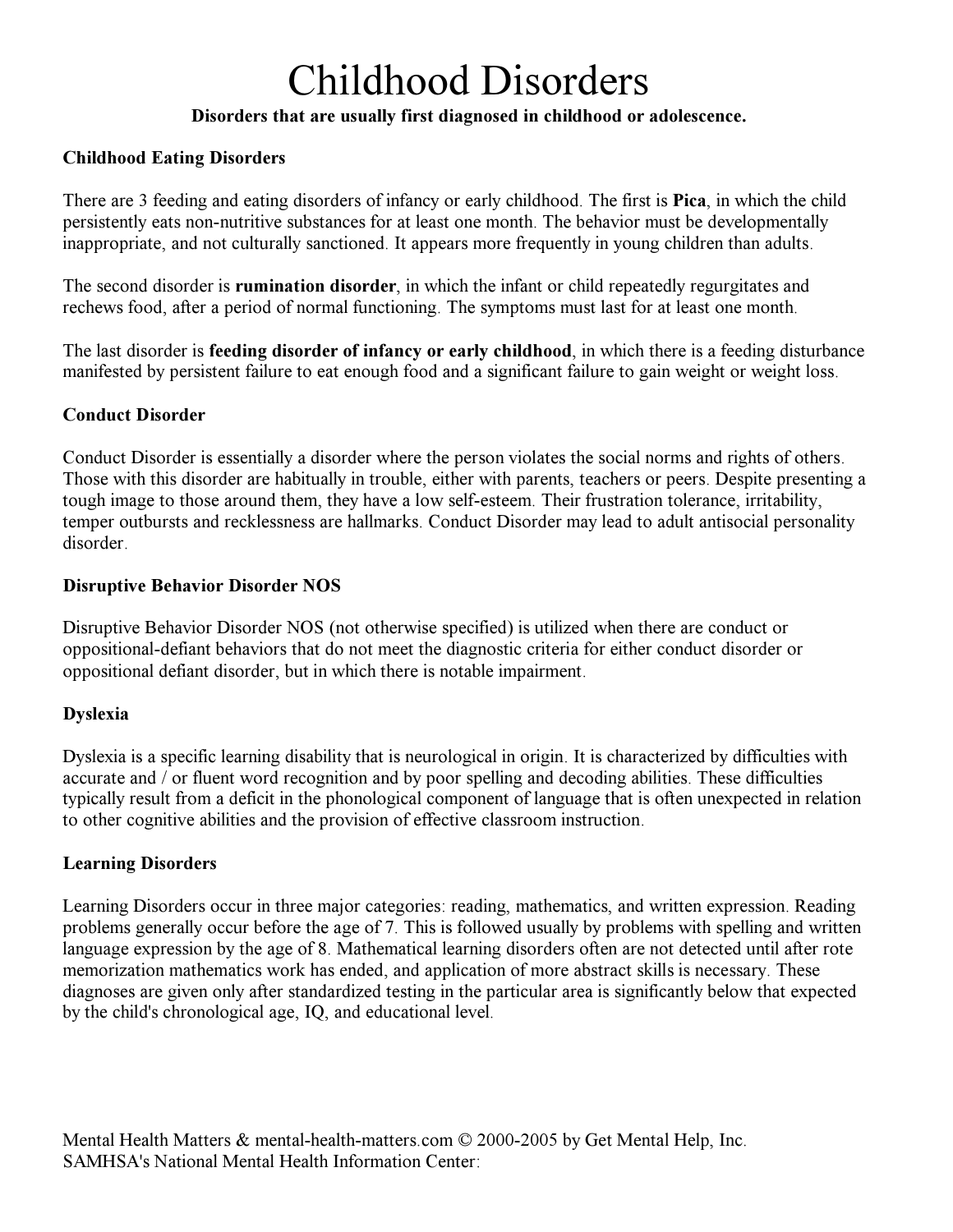## Disorders that are usually first diagnosed in childhood or adolescence.

### Mental Retardation

Mental Retardation is based on both IQ and deficits in functioning. It is not a single, simple syndrome, but rather a state of impairment. By definition, to have the label Mental Retardation, the person must have an IQ below 70, and impairments in adaptive functioning in at least two of the following areas: communication, self-care, home living, social/interpersonal skills, use of community resources, self-direction, functional academic skills, work, leisure, health, and safety. Finally, the onset must be before age 18. There are 4 levels of Mental Retardation, based on IQ: Mild, with a mental age of 8.5 to 11.0 years; Moderate, with a mental age of 6.0 to 8.5 years; Severe, with a mental age of 3.75 to 6.0 years, and Profound, with a mental age of 0 to 3.75 years.

### Mixed-Receptive-Expressive Language Disorder

In this disorder, children are impaired in both the understanding and expressing of language. The receptive and expressive disorders may be either acquired, congenital or developmental.

### Oppositional Defiant Disorder

Oppositional Defiant Disorder (ODD) is a disorder in which children ignore or defy adults' requests and rules. They may be passive, finding ways to annoy others, or active, verbally saying "No". They tend to blame others for their mistakes and difficulties. When asked why they are so defiant, they may say that they are only acting against unreasonable rules. They are different from children with conduct disorders in that they do not violate the rights of others. These behaviors are present at home, but not necessarily in other situations, such as school, or with other adults.

#### Pervasive Developmental Disorder NOS

This indicates a severe, pervasive impairment in social interaction or communication skills, or the presence of stereotyped behavior, interests and activities. The criteria for a specific PDD, schizophrenia and schizotypal and avoidant personality disorders are not med. This diagnosis generally has a better outcome than does autistic disorder.

#### Reactive Attachment Disorder

Reactive Attachment Disorder is characterized by the breakdown of social ability of a child. It is associated with the failure of the child to bond with a caretaker in infancy or early childhood. This can be caused by many factors, ranging from child neglect to the child being hospitalized for severe medical problems. The children may display either indiscriminate social extroversion as they grow older (treating all people as if they were their best friend) or showing mistrust of nearly everyone.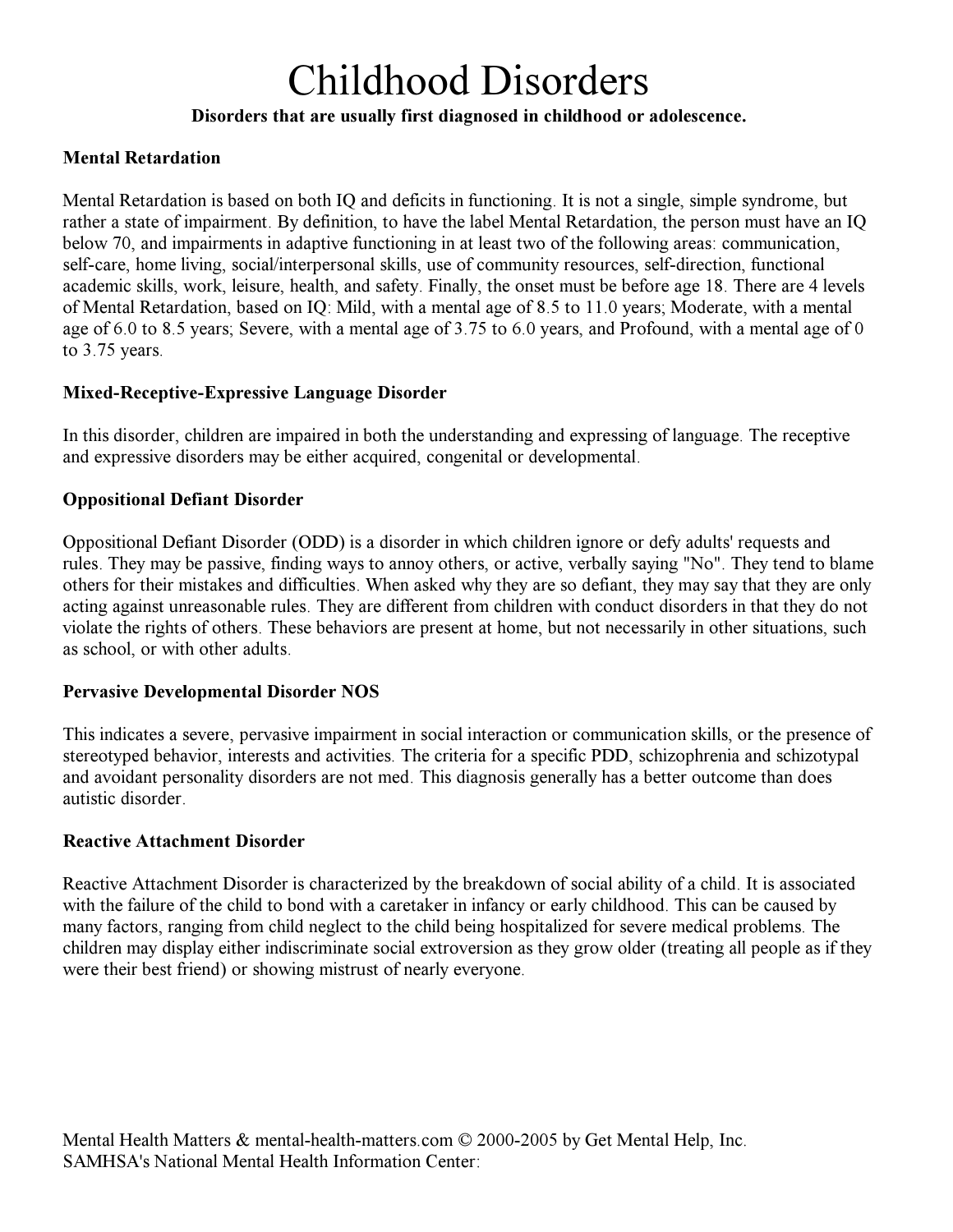## Disorders that are usually first diagnosed in childhood or adolescence.

### Rett's Disorder

Rett's Disorder is a disorder that is exclusive to females. For the first 6 months of life, development is normal. At that point, they begin to exhibit many of the symptoms of autism, such as stereotyped movements, poor social interaction, and impaired communication. In addition, they also have problems with both expressive and receptive language, psychomotor retardation, and poorly coordinated gait and/or trunk movements, along with decreased head growth. They will, as they mature, however, gain back a degree of positive social interaction.

### Selective Mutism

Selective Mutism is a disorder in which children may talk at home but due to severe anxiety, are unable to speak in certain social situations. Their anxiety may affect their ability to communicate in other ways as well. For a diagnosis of Selective Mutism to be made the communication problem must last at least one month, without treatment SM can persist for years. Onset is usually quite slow, with children showing inhibited temperaments as infants, often displaying Separation Anxiety through their toddler years. SM is often not diagnosed until the child begins school, and sometimes even later due to a lack of awareness in Pediatricians and other Healthcare workers.

### Separation Anxiety Disorder

Separation Anxiety Disorder is a disorder that affects children who are afraid to be separated from the main caretakers in their lives, even to go to a friend's house or school. When separated, they are constantly afraid that something horrible will happen to either themselves or to their primary caretaker (they or the caretaker will die, for instance). When the subject of separating is brought up, the child begins to present with somatic symptoms ranging from headaches to nausea and vomiting, with anxiety.

## **Stuttering**

Stuttering is a disturbance in the fluency and time patterning of speech that is inappropriate for the patient's age. It may contain sound repetitions, prolongations, interjections, pauses in words, word substitutions to avoid blocking, and audible or silent blocking.